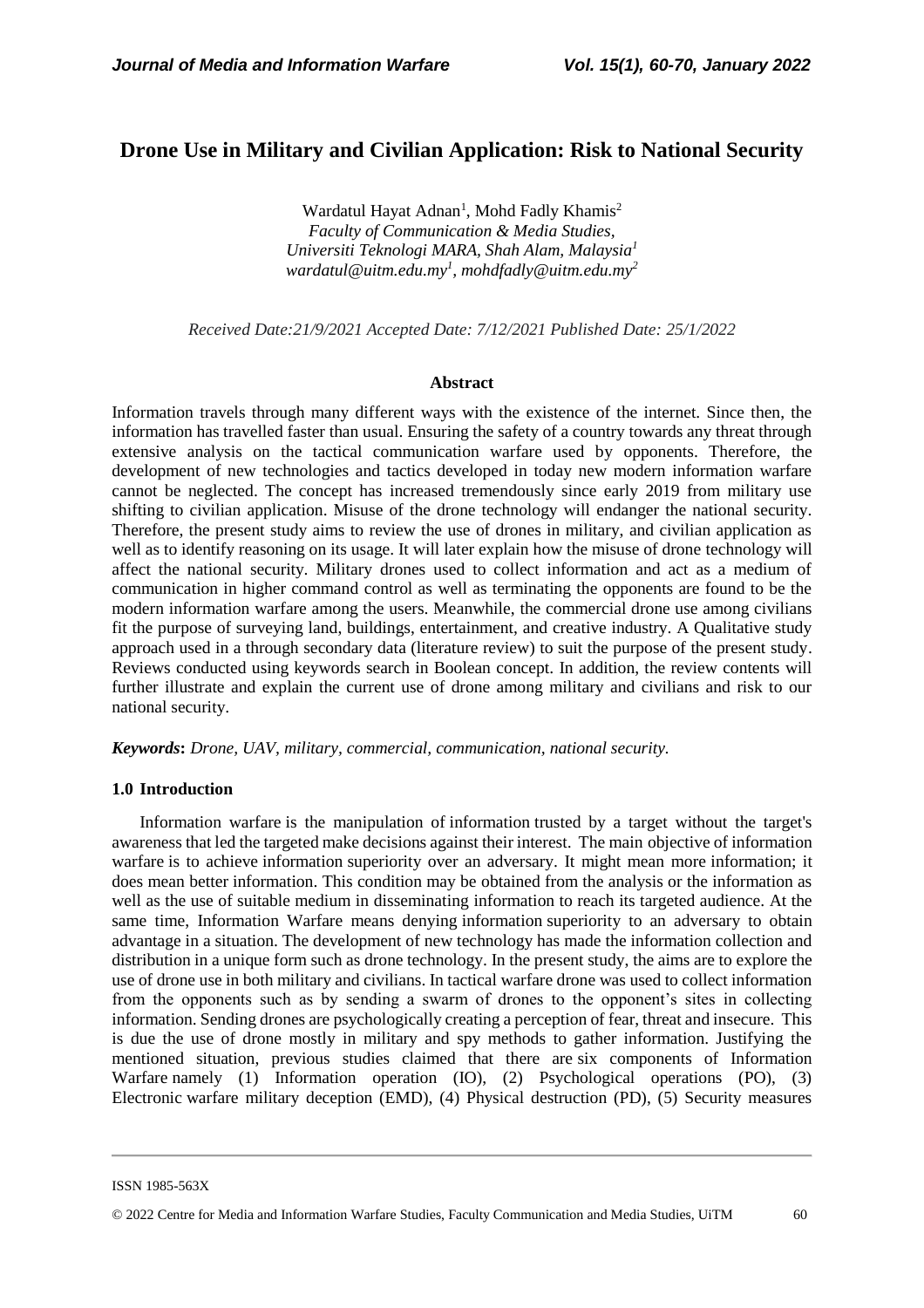(SM), and (6) Information attacks (IA) [1]. For instance, Information operation (IO) itself can be divided into offensive (e.g., computer network attack, command and control warfare, special information operations), civil affairs, public affairs (media warfare), and defensive IO (e.g., physical security, computer network defence, and counter propaganda) [2].

This has led further debate between scholars and experts relating drone threats in national security issues through the spy equipment through surveillance systems. Technology advancement nowadays has led towards more complexity in collecting information in one country and called Modern warfare. Modern warfare is a warfare that is notable in contrast with previous military concept, method, and technology, emphasizing how combatants must modernise to preserve their battle worthiness has now move forwards, with a tiny little equipment that has the capability in collecting visual images to report the situation to the command centre. Military usage of drones has become the primary use in today's world. Used a target decoy, for combat missions, research, and development and for supervision, drones have been part and parcel of the military forces worldwide [3]. Insider Intelligence reported on drone technology application for commercial industrial and military drones in 2021 and the future [4]. The extension of use of drone from military to public as tool in collecting information has raise concern on national security [5]. Imagining with the current context on the use of drone technology from military to civilians. Without a strict enforcement and regulations on the use of drone technology will risk one national security. Civilians has started to use the technology using the same concept of sending visual information to the controller for the purpose of surveying, creativity, entertainment and many more. Data collection gathered from the data help its user to analyse and making decision at the same time. Sending drones, was easier and safer compared to sending physical human to record visual image at risk areas. Thus, due to its capability in capturing, recording visual images, misuse of this technology will risk national security if no or lack of enforcement on law relating to the use of drone. The present study guided from below research framework (figure 1) which later drawn the objectives of the present study



**Figure 1** Research Framework

The goal of this research is to uncover factors that influence the usage of drones by military and civilians, as well as on the misuse of the technology that has put national security at risk. The implementation of drone legislation is expected to reduce the risk of a national security breach. This continues to the next section to further understand the use of drone technology in military and among the civilians. Previous studies have been reviewed to identify the recent use and misuse of drone to support the present study.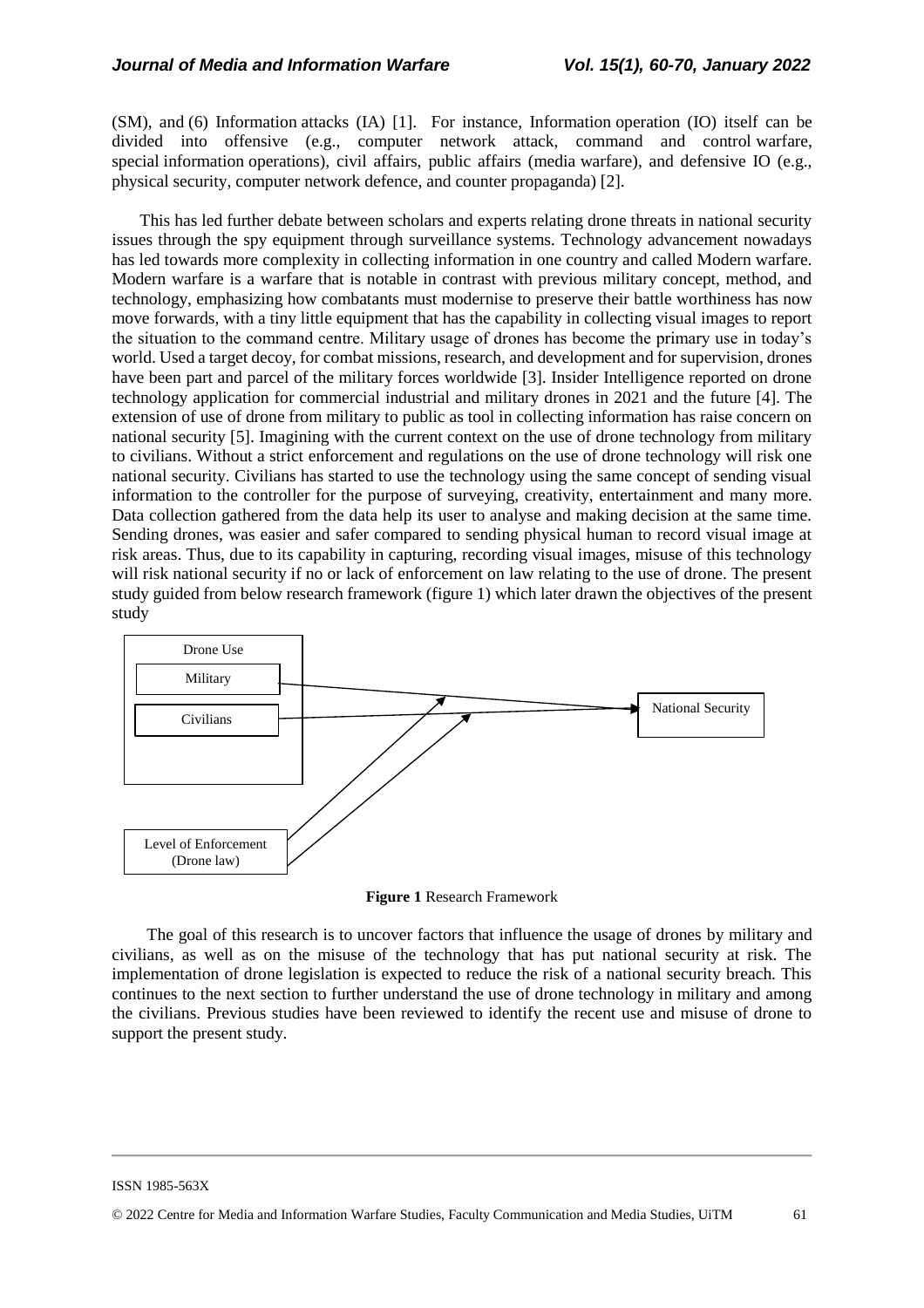#### **2.0 Literature Review**

### **2.1 Drone Technology History**

After reviewing the Imperial War Museum's website on the history of drones, it stated that drones had been employed in warfare since the 19th century, when the Austrians bombed Venice using pilotless hot-air balloons. This advancement in the usage of drone as a means of communication and gathering data makes it easier to comprehend and strategies against adversaries. Drone has created its own business by developing pilotless flying vehicles that are extensively used nowadays. Unmanned technology progressed throughout the interwar era, and today, in modern combat, the use of drones has increased the amount of data acquired, as well as its richness, precision, and dependability. After the use of Queen Bee, a biplane modified to be controlled by radio from the ground. This has expanded the technology to reach its potential. Anti-aircraft gunners used Queen Bee as a remote-controlled target for target practice, similarly to Nazi V1 Doodlebug. At the most basic forms of today's cruise missiles, it is still act and use as guided bombs. Furthermore, in the 1950s, the United States (US) and others discovered that they were unmanned and might be used as remotely piloted aircraft. The tiny drones, which were radio-controlled and equipped with film cameras, flew over China and North Vietnam capturing imagery intelligence without putting their pilots in danger of being caught by the communists. During the Cold War, drones were still considered a fringe technology. Drones used to be unstable, small but expensive, and pilots had to keep their analogue radio signals within range to function.

Meanwhile, drones in the United States began as espionage planes before being upgraded to assassination weapons. Throughout Washington's 15-year-long war on terror, they have been employed in at least seven nations to fulfil those tasks. They have been collecting data, feeding the military's voracious need for combat intelligence, and tracking down and executing terrorists and rebels. Under President Barack Obama, the US drone war grew dramatically, it began their lives as espionage planes before being upgraded to assassination weapons. This has led to hundreds of strikes that have been carried out by the Pentagon's Joint Special Operations Command and the highly clandestine Central Intelligence Agency in Yemen, Pakistan, and Somalia. Advocates claim that the drone programme has saved American lives and avoided the need for clumsy military operations as was in 2003 Iraq war (The Beureau of Investigative Journalism). Figure 2 shows the history of drone use in military since 1900 to 2003. This explains that the use of drone technology is not recent, but the development of the technology improves from time to time to suits demand and needs of drone use.



Figure 2 Drone Use in Military since 1900 to 2003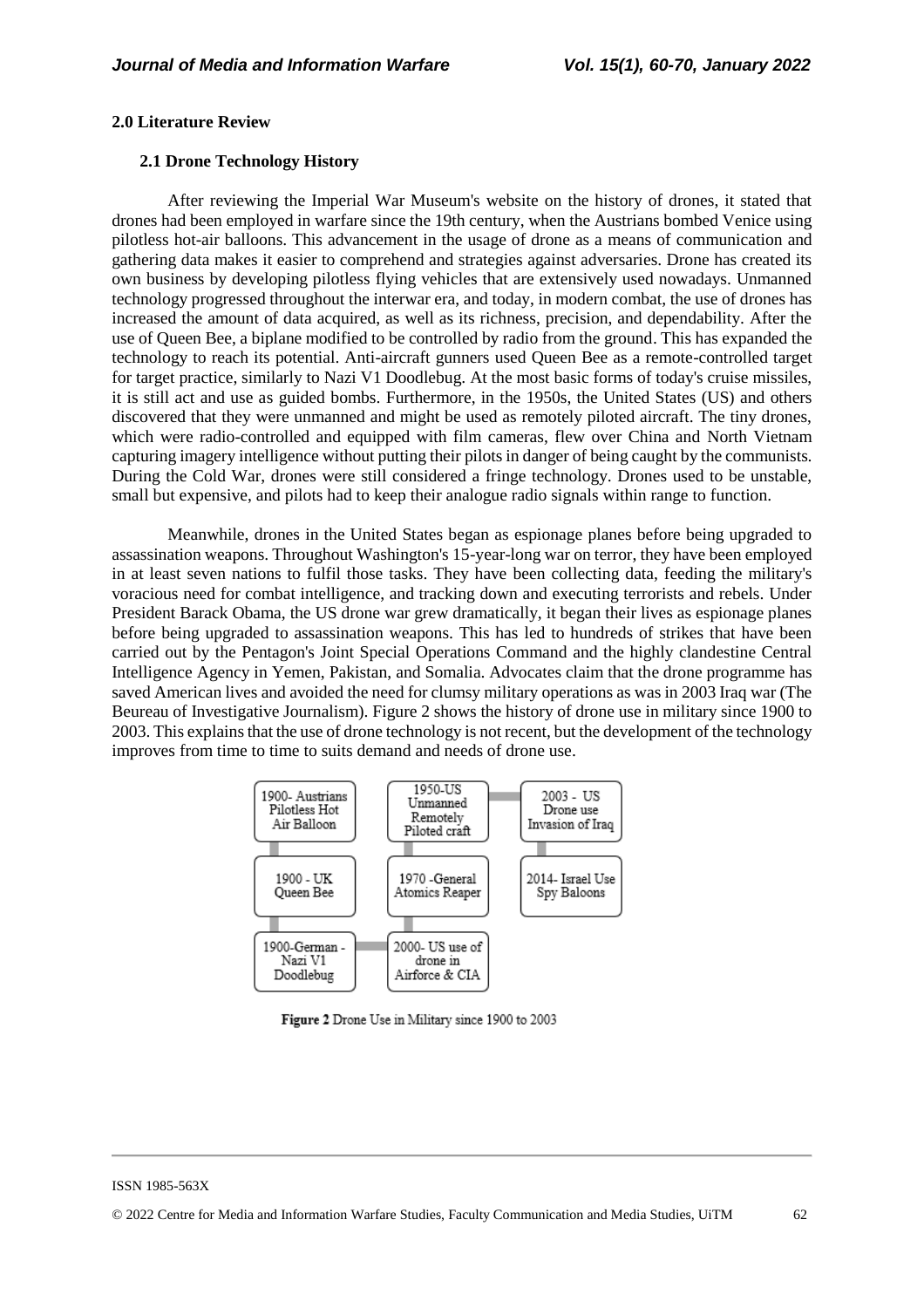#### **2.2 The use of Drone in Military and Public**

The earlier limitation on limited wide beam coverage has been improvised as a result of drone use in military surveillance and as a medium to communicate via satellites. The most recent satellites feature many high-power coverage regions, each of which covers a specific geographical area. The use of GPS in drones for training purposes and to remotely control the drone to targeted regions. The primary purpose for the employment of military drones, according to the researcher, is for surveillance and intelligence gathering. Meanwhile, aircraft such as the Global Hawk and the newer Ultra LEAP, which has logged 18,000 combat flying hours, are used by military units for essential surveillance tasks. Unmanned Aerial Vehicles (UAVs), often known as drone communication, are a growing field of study that can be applied to both military and civilian applications. This has led to the conclusion that using a drone as a mode of communication to maintain links with ground stations is a good way to boost realtime data rates. In the situation of countries that still facing war, drone role is not limited as a medium of communication but also as destroyer. The ideas and concept were exploited by the Palestinians, replicating the Israeli spy balloons in figure 3[7].





**Figure 3** Israeli Spy Balloons **Figure 4** Palestinian flying bomb

One of the stories [8] exposed the employment of a Skystar aerostat surveillance device in Jerusalem to track confrontations between Palestinians and Israeli military sources. Jerusalem has benefited from drone-delivered communication in protecting its national security. Drones are no longer only employed by the military; citizens are now using them as well. Figure 5 shows the positive inclination on the usage of drone among public projected by US Department of Transportation. The extension on the use of drone among public has led towards the national issues pertaining to safety. However, study conducted indicated that drone has also aided communication as key enabler of 5G and act as resilient to public safety network [9], [10], [11]. In other report found, the use of drones has also been used in assisting firefighters during emergency situations [10], [11]. The situation shows a continuous climb on the use of drone until the year 2035. Future of drone use is bright and expected to be much advanced.



**Figure 5** The Unmanned Aircraft Systems use projection. Source: US Department of Transportation [13]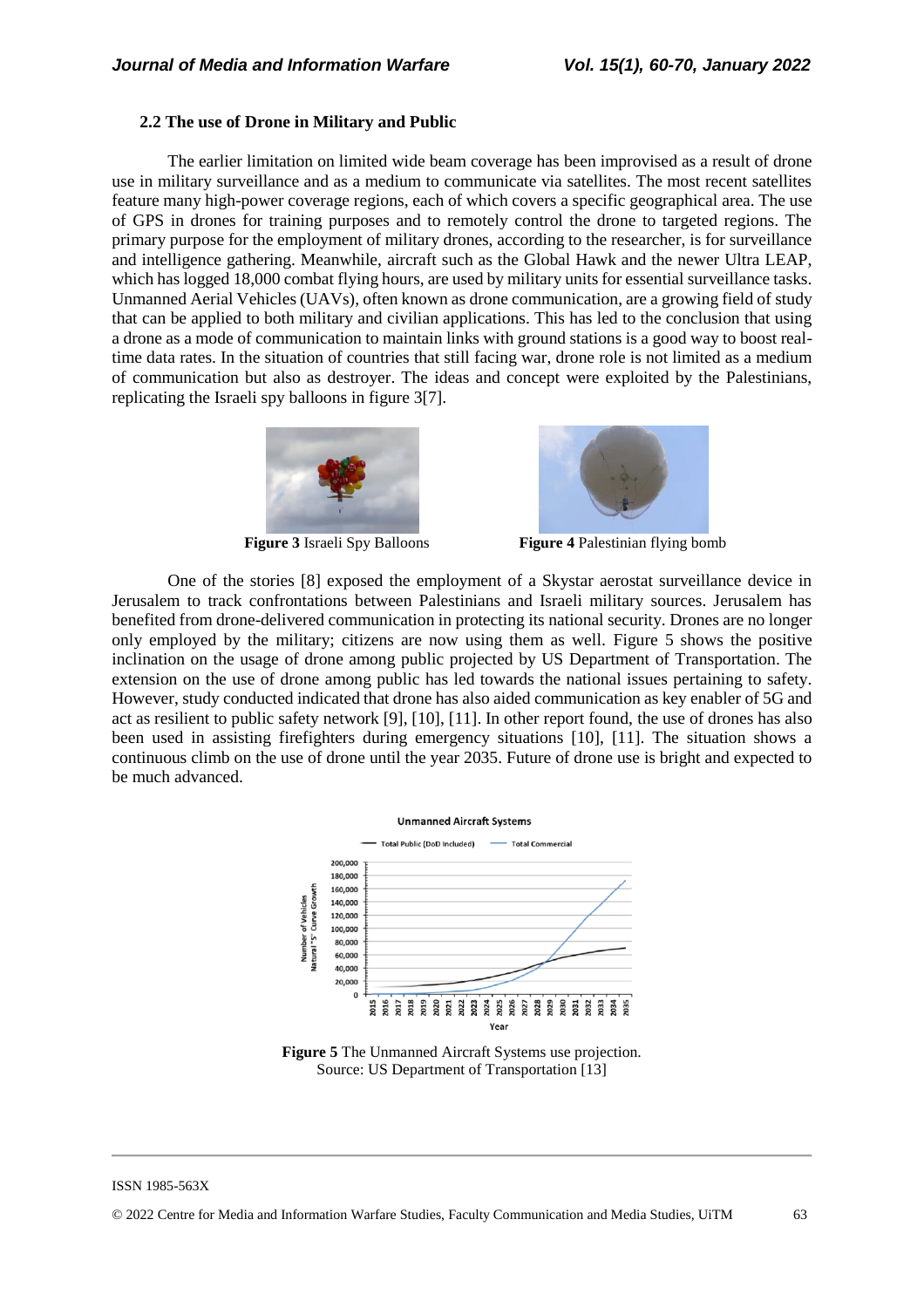Civilians continuously admire, the drone photography shots for the purpose of creativity and entertainment. Demand raised and, drone training course were offered to interest civilians. Normal model available for purchases DJI's latest commercial drone platform that takes inspiration from modern aviation systems. Offering up to 55 minutes of flight time, advanced AI capabilities, 6 Directional Sensing & Positioning. It also used to make a routine inspection of important infrastructure such as in oil and gas and telco infrastructure. It also assists in real time analysis of equipment health using thermal camera. Thus, the importance of drone technology was continuously solving human's problems. The importance and the use for benefiting will reward the user, misuse of one technology will lead to chaos, thus enforcement of law on the use of one technology is needed to ensure safety of one nation. The next section explains the role of drone in modern warfare that involving the civilians act as military. The act of irresponsible civilians using drone and use it for attacking is also at concern.

#### **2.3 Role of drone in Modern Warfare**

Modern drone Warfare also portrays in the modern gamification and gain its popularity application by modernizing it with bundling C4 with drone. This acted not limit to deliver visual communication with command centre, it acts as a destroyer in critical condition which has been captured spying or attacking by remoting drone through targeted location. The combination of C4 explosive and drones has increased its capacity as a medium of communication in the command centre as well as to diminish evidence before it is traced by the opponents. There are two types of drones used which are fixed wing drone and rotary-wing drone that both has its own advantages and its limitations. Figure 6 shows the fixed wing drone that has a simple structure with higher speed. It is contradicting with the rotary wing (figure 7) drone that allows to hover to move at any direction with vertical take-off and landing. Regardless on differences of drone types used. The similarities of both drones are meant to collect the visual data to be transmitted to the command centre for military and to the pilot for civilians remoting the drone.





**Figure 6** Drone (fixed wing) **Figure 7** Drone (rotary wing)

The functions are extended as from communication tools in collecting visual data and now it has become as a dangerous weapon that kills. The new modern warfare is now moving forwards by using the swarm drone technique. Chan in his report, reported on UK, US, Saudi Arabia and Israeli Ministry of Defence reports on attack of drone swarms on its airspace [14]. This new revolution of drone uses as medium of communication in gathering information lead to national security threat.



(Source: Google image)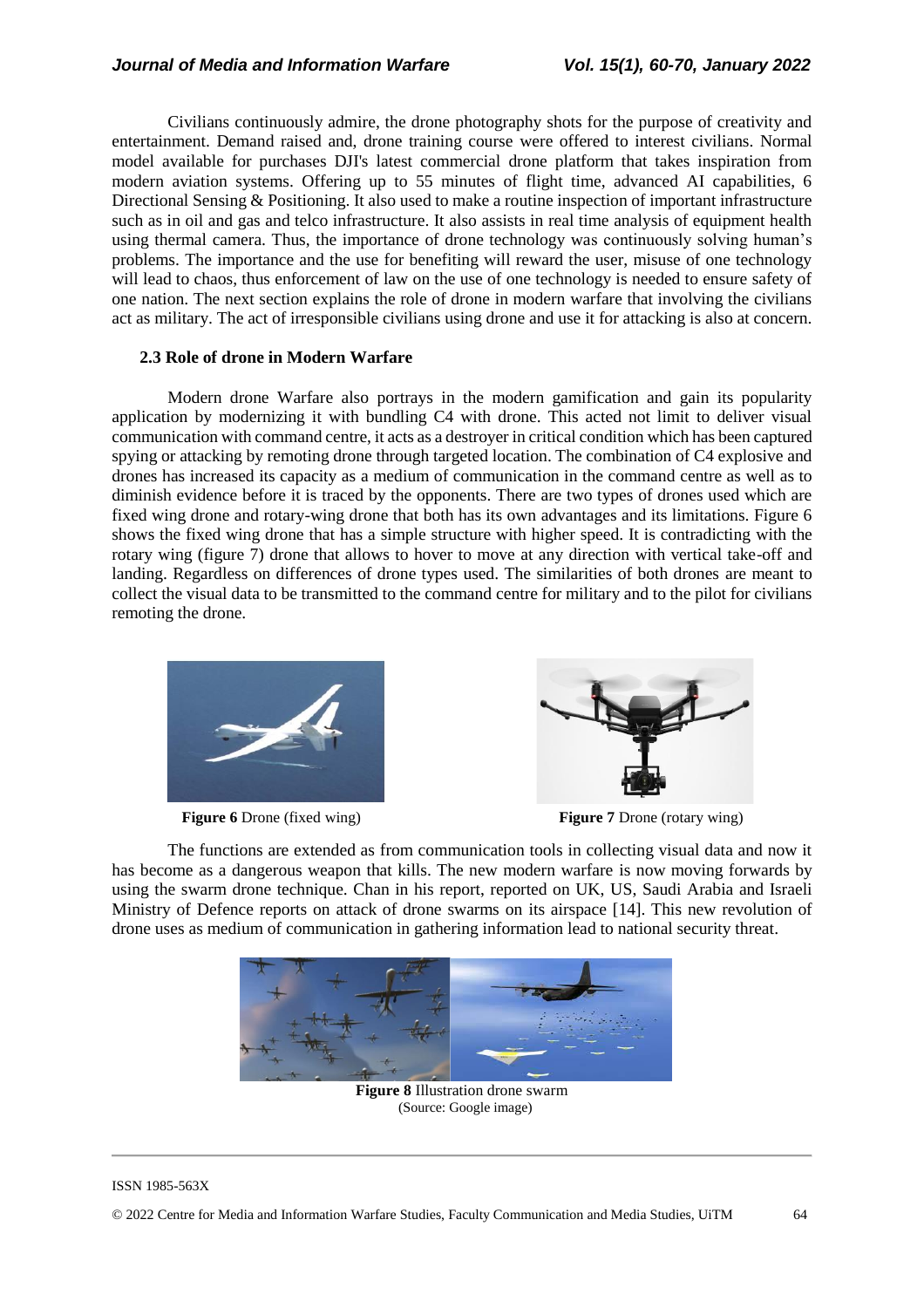A generic design for job order in swarm settings is shown in the literature as seen in figure 8 [15]. UAV swarm, as noted by Mitch, Prakash, and Saleh, is an example of this architecture that may do operations that are important for commercial purposes [16]. They also mentioned that using swarm has advantages including saving time, lowering man-hours, lowering labour expenditures, and lowering other operational costs. Mcmullan, a researcher, believes that drone swarms will revolutionise future international battles [17].

The impact of the technological aspect on drone swarm command-and-control model strategy, as well as the human component on human difficulties in drone swarm autonomy, was underlined [18]. Drone swarms are being used in military operations to help future missions. Table 1 shows the use of drone swarms in military operations to enable further justification of the operation, including technical and human components.

| Non-lethal<br>Electronic Warfare<br>Lethal<br>Close air support<br>Close combat attack<br>Air interdiction<br>Strategic attack<br>Suppression enemy air defence |  |
|-----------------------------------------------------------------------------------------------------------------------------------------------------------------|--|
|                                                                                                                                                                 |  |
|                                                                                                                                                                 |  |
|                                                                                                                                                                 |  |
|                                                                                                                                                                 |  |
|                                                                                                                                                                 |  |
|                                                                                                                                                                 |  |
| <b>PSYOPS</b>                                                                                                                                                   |  |
| Communication relay                                                                                                                                             |  |
| <b>SAR</b>                                                                                                                                                      |  |

**Table 1** UAV military use activities

### **2.4 Drone and communication**

Cui, Liu, Wang and Yu explains swarm intelligence able to receive much research attention in recent years [19]. Swarms of drones' systems, as a typical application of swarm intelligence, typically demonstrate decentralised control achieved through basic agent behaviours and interactions, resulting in self-organization, which is regarded an emergence of order from the system. The system as a whole is greater than the sum of its components, capable of addressing complicated issues that no single agent could solve alone. Drone swarms and their effective deployment rely heavily on effective communication protocols. With a big swarm, a completely distributed communication system that scales effectively and maximises "many-to-many" communication is required. A drone swarm is a floating dynamic wireless network, also known as a wireless mesh network, at its most basic level.

With full or partial knowledge, reasoning can be done at the centralised control entity or onboard the UAVs. Its viable actions, on the other hand, are limited by the UAVs' capabilities and the multi-UAV system's goal. Information is disseminated by the communication and networking component. This block must be resistant to environmental changes and able to respond quickly to network topology changes. Communication is necessary not only for disseminating observations, tasks, and control information, but also for better coordinating the vehicles toward a common goal, such as monitoring a specific area or detecting events in the shortest time possible, which is especially important in disaster situations [11].

According to previous research, UAVs operate remotely by receiving commands from ground control stations [20]. These command-and-control signals are sent out via a variety of channels at varying rates [21]. Since most of the data sent to/from UAVs is sent over the air, and the majority of the data sent is very sensitive and critical [22]. In UAV communications, security is a major concern. As a result, one of the most important criteria for reliable communication between UAVs and/or between UAVs and the Ground Control Station is the security of these channels in UAV systems (GCS). UAVs' secrecy, trustworthiness, validity, and accessibility may be jeopardised as a result of security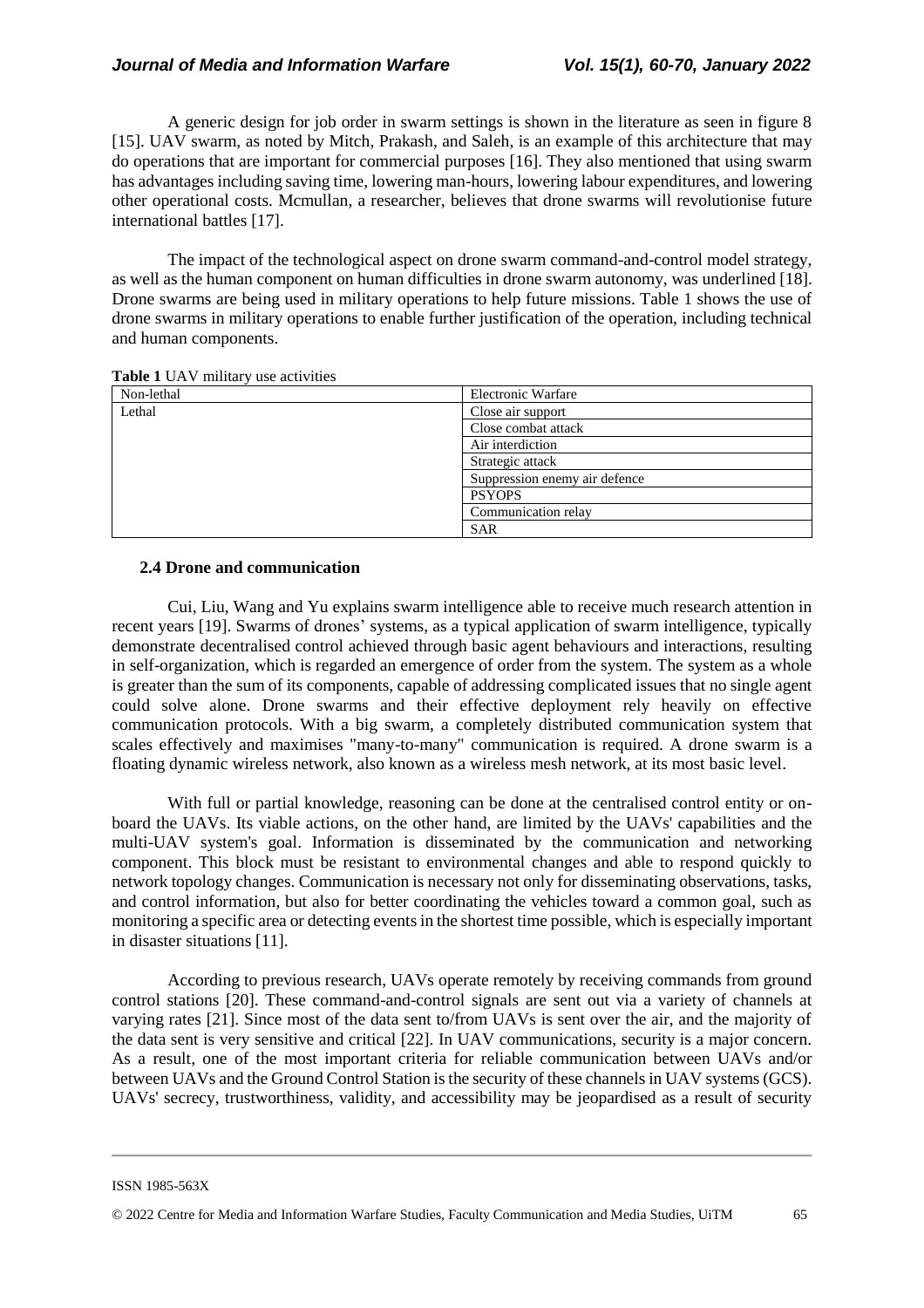flaws. Cryptographic procedures, in general, ensure message security and control signal assurance. Consequently, security concerns like unauthorized access, malicious control, unlawful association, or other malevolent attacks need to be mitigated effectively with limited or no consequences on the performance.

## **2.5 Drone and Law Enforcement**

Law enforcement on drone differs from one country to another. The main reason is to control the use of drone and ensure the safety of one region and country at large. Brown defined in legal terms of drones, that have helped commercial use in survey due to natural disaster damages, checking on hard reach to check on any problems, bridges, towers and to showcase large estate area [23]. Meanwhile, use of drone among the militaries and police will go thorough initial flying instruction and tactical training in drone use. The training is certified by the Federal Aviation Administration (FAA), which oversees drone use in the United States.

According to FAA control drone operations but does not oversee Unmanned Aircraft System (UAS) / drone is used to gather information on people or property; that is left up to individual states or municipalities. State such as in Delaware, enforce law regulations that divide into three groups (1) To fly a drone as a commercial pilot (For instance: for work / business purposes) one is required to follow the requirements of the FAA's Part 107 Small UAS Rule (Part 107), which includes passing the FAA's Aeronautical Knowledge Test to obtain a Remote Pilot Certificate. (2) The Recreational UAS Safety Test is needed by the FAA if you want to operate a drone as a hobbyist (for fun or enjoyment). There are extra guidelines for airspace and height, as well as keeping your drone inside line-of-sight when flying. (3) To fly a drone as a government employee (i.e., for a police or fire department) one may either operate under the FAA's Part 107 rule or obtain a federal Certificate of Authorization (COA). According to Certification Requirements for Flying a Drone in the United States of America, if an individual intend to fly a drone for recreational purposes one must take The Recreational UAS Safety Test (TRUST). While, to fly a drone for commercial purposes in the U.S. you must obtain a Remote Pilot Certificate from the FAA. Below are the requirements shared obtained by UAV Coach website:-

- You must be able to read, speak, write, and understand English (exceptions may be made if the person is unable to meet one of these requirements for a medical reason, such as hearing impairment).
- You must be in a physical and mental condition to safely operate a small UAS.
- You must be at least 16 years old.
- You must pass an Aeronautical Knowledge Test (Part 107 test)
- You must undergo Transportation Safety Administration (TSA) security screening.

Source- UAV Coach, 2021 [24]

Researchers discusses the regulations in Spain regarding the use of drones, particularly among journalists [25], [26]. This has become a source of worry in Spain, since the growing usage of drones has generated serious public safety issues, as drones can collide and injure people or interfere with aeroplanes. This is also backed by a group of scholars who are concerned about the usage of drones and their impact on public safety [27]. Their use in potentially hazardous areas, such as burning buildings and flooded cities, can obstruct rescue efforts. Not to mention the possibility of unmanned aerial vehicles (UAVs) being hacked or hijacked [28]. Flying drone in Spain requires permission and it is necessary to shoot news video for media publication use. Hence, the media has no formal manual or rule. However, the popular opinion in Spain is that drone regulation is more liberal and flexible in other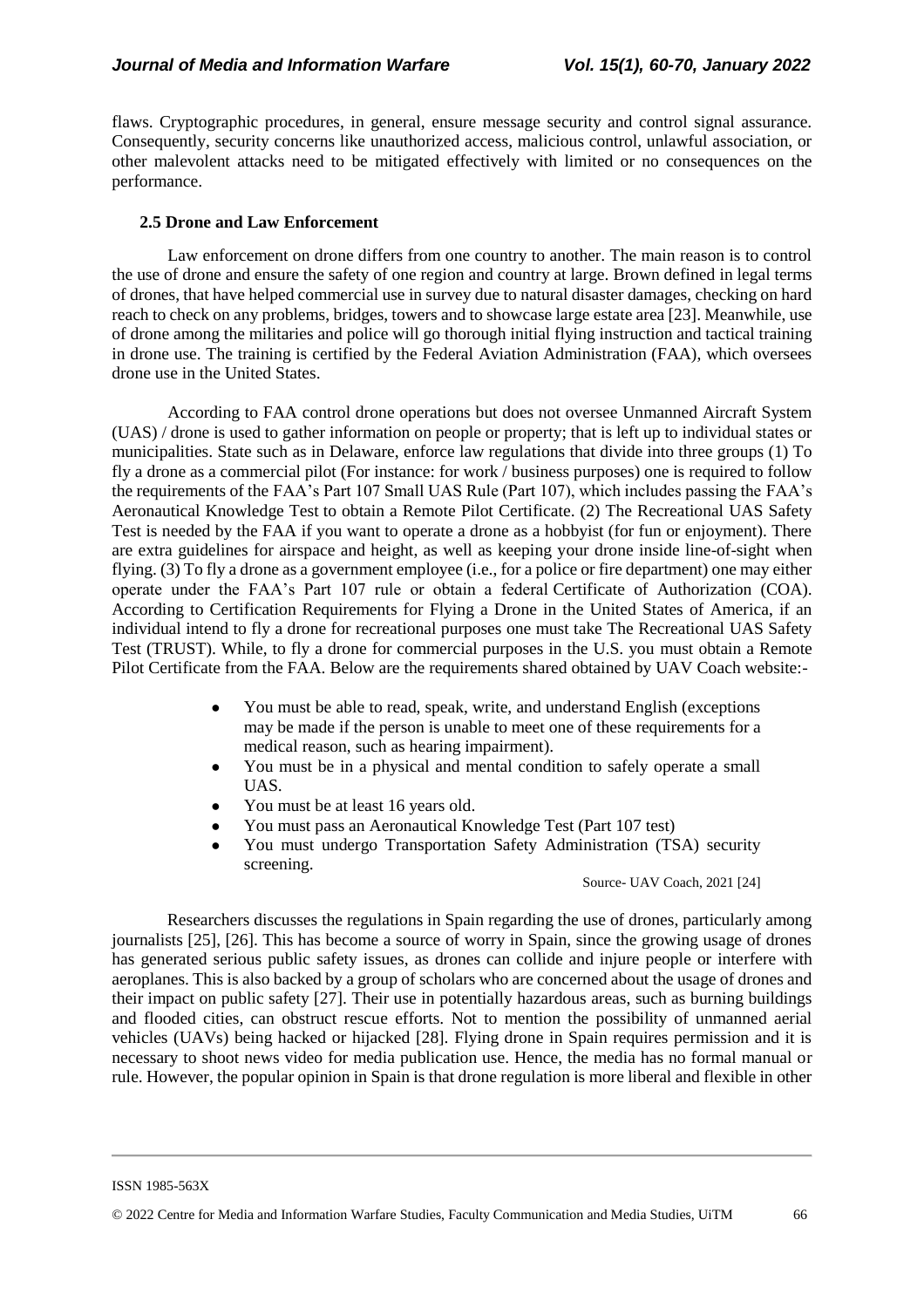countries, but not in Spain, where restrictions on drone usage for police activity filming are more stringent, even for journalists covering news.

In Malaysia, the classification of drone does not allow to be flown highlighted in different classes from A, B, C or G airspace; within an aerodrome traffic zone; or more than 400 feet above the ground. Drone pilots must maintain a direct visual line of sight with their drones during operations. Permission from the Director General must be obtained for commercial drone operations. Drones weighing more than 20 kilograms (44 pounds) may not be flown without permission from the Director General. United Kingdom also have its drone laws in flying the basic drone shared to public in order to contain security threats. Regulation such as below list regulated among its public: -

- Keep your drone in direct line of sight.
- Don't fly higher than 120m above ground.
- Avoid flying closer than 50m to people, buildings and cars.
- Don't fly closer than 150m to buildings and crowds of people.
- All drones with a camera need an Operator ID, regardless of weight.

Source: TechRadar, 2020 [29]

#### **3.0 Methodology**

Secondary research, often known as desk research, is a type of research that makes use of previously collected data. Existing data on the employment of drone technology in the military and among civilians is compiled and summarised. Furthermore, literature was gathered on elements that impact their decision to deploy drones, to improve the overall effectiveness of research. Secondary research was undertaken using information from journal articles, research reports, and other comparable materials, as well as credible websites.

Review on google scholar platform on "Drone and military," "drone and civilians," and "drone risk and national security" were among the keywords used in the search. Between 2018 and 2021, about 18,400 research linked to the use of drones in the military and threats 16,900 among civilians and national security were conducted. The study went on to evaluate and update the existing regulations and laws to keep tabs on how they were being used.

## **4.0 Findings**

These section summaries the review findings found from the keyword search relating to drone used in military and publics (commercial use), followed by identifying factors used of drone in modern warfare as medium to communicate to the command centre base. Last but not least, it also explains on uncontrolled use of drone among the publics might threat national security.

## **4.1 Objective 1: To identify the use of drone as a medium to communicate to military command center in monitoring air surveillance to protect national security.**

Review has illustrated and explained on the wide use of UAV or drones in military in order to protect national securities. The advancement of drone technology and strategies have expanded drone use in the swarm to further make the role of using drone in communicating in military is much efficient. The communication to the command centre using drone has becoming much easier and reliable compared to the world war I and World War II in gathering the opponent's information. Furthermore, drone use in military also not only limiting to monitoring the air surveillance but also to gather information amongst Delivery drones operating in US have risen 54% this year its competitors. The present study reviews also found that the use of explosive attached to drone, in a critical situation to whether attacking or removing evidences.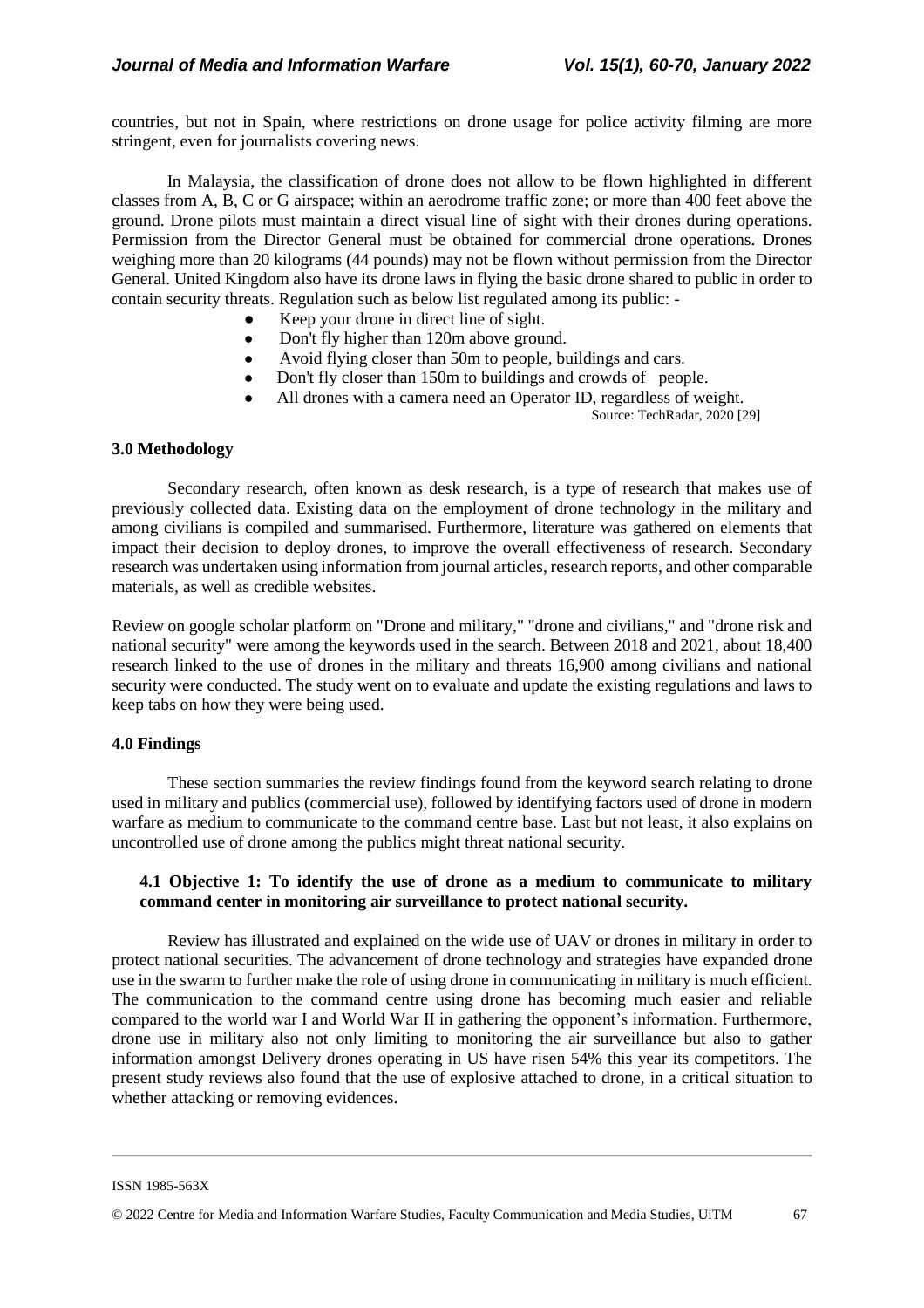## **4.2 Objective 2: To identify factors used on drone as a medium to communicate to air force command center in monitoring air surveillance to protect national security.**

In the study conducted by Yoo, Yu  $\&$  Jung, stated that many of the users are not ready in this new technology. This perception is more towards public [30]. However, drone used has raised concerned, not only limiting to the military but also publics. The next objective of the present study focuses on the factors obtained through review. Part of the factors include operational factor that relates to the employment in military operation. Secondly on the technical factor of the strategy of commandand-control models of a drone swarm and human factor which explains on dilemmas of human in drone swarm autonomy. While study conducted by Terwilliger and his friends in 2015 added the other factor namely "perceived need" which achieving a clearer understanding of the primary factors that drive legal developments (i.e., current and future) that anticipated to improve among its stakeholders. This scholar also added that human factor now has a common expectation that humans will "learn to adapt" to the controls and displays provided with a system and, with proper training and familiarization.

### **4.3 Objective 3: To identify purpose of drone use among civilians.**

Drones are increasingly being used by the general public for commercial objectives, such as surveying on estates, reaching difficult-to-reach visual locations for construction purposes, and even for entertainment and creative sectors. Drone law restrictions in every country will be a powerful supplement to reducing concerns about national security threats. It is fully expanded on some of the countries on drone legislation imposed to maintain national security as a first priority, as discussed in the preceding part. Drones are gaining popularity among the general public due to their ability to reduce costs, improve efficiency, and provide new innovative services. Drones are very beneficial in places that are remote, inaccessible, or dangerous. Civil drones must conform with existing civil aviation legislation, mainly the Civil Aviation Act 1982 and the Air Navigation Order 2016 (ANO) [31], according to UK statute. In 2018, the ANO was updated to include new drone restrictions, such as prohibiting small drones (up to 20 kg) from flying over 400 feet or within 1 km of airport borders, with fines [31]. Drone photography and filming for research, business or recreational purposes, environmental monitoring, emergency response to aid search and rescue, and sport are all examples of public use of drones.

#### **4.4 Objective 4: To identify the misuse of drones and threat to national security**

Drones can collect data and photographs without attracting attention, causing many people to worry that their right to privacy is being violated. If government agencies deploy drones to survey the public, this might happen. Meanwhile, if users are unfamiliar with drone technology or the legislation, they may mistakenly fly dangerously or into a forbidden location, such as an airport. Human mistake or a technological breakdown can cause pilots to lose control unexpectedly. Other aircraft, as well as people, vehicles, and infrastructure on the ground, may be endangered as a result [33]. Drones' speed, low cost, and expanding flight range and ability to carry objects make them appealing to those who may use them maliciously, irresponsibly, carelessly, or with criminal intent, such as disrupting other aircraft. By photographing individuals without their consent, you are invading their privacy [34]. Potential facilitation of cyber-attacks, such as hijacking a Bluetooth mouse with a drone carrying a radio transmitter. Physical attacks are made easier, for example, by reconnaissance of key infrastructure or by bringing bombs or other damaging items in a terrorist attack [35]. Other illegal activities, such as smuggling contraband into jails or finding vulnerable residences for burglaries, are made possible.

#### **5.0 Conclusions & Discussions**

ISSN 1985-563X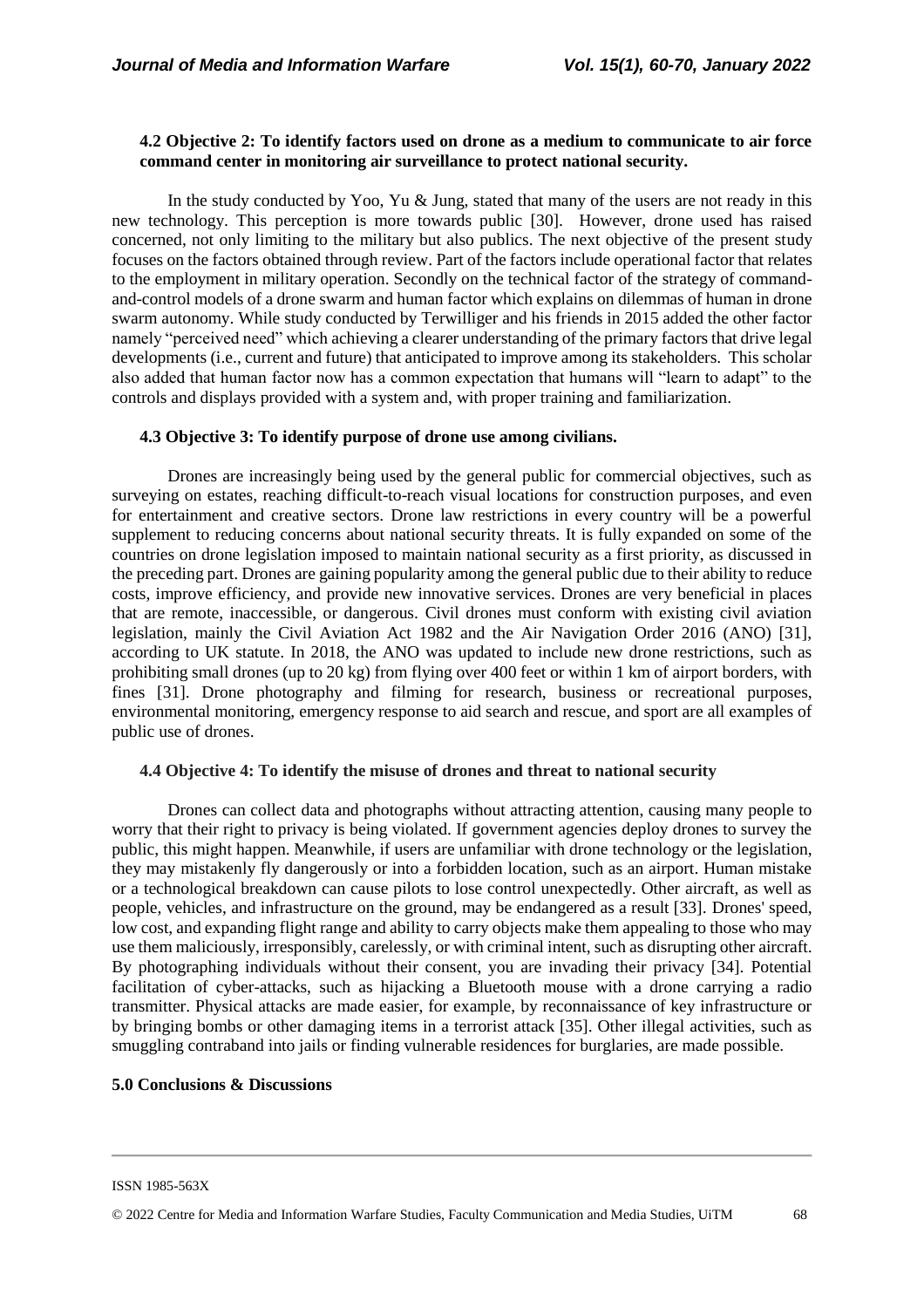Humans have been aided by technology in reducing risk, remaining productive, imaginative, and creative. Every technology's benefits to people would be realised if it was employed responsibly. However, when one technology is mishandled, it can be disastrous. Many news releases have backed this argument, citing the misuse of drones and the harm they pose to national security. With a little imagination, such as the Russians' recent introduction of a drone that looks like a snowy owl and is untraceable [39], the misuse of technology as advanced as this might allow them to collect information on their opponents, potentially causing a conflict between two countries.

That does not, however, apply simply to Russia; it also applies to other countries. The deployment of a drone carrying a radio transmitter for instance able to hijack a Bluetooth mouse could potentially facilitate cyber-attacks. This worsens the national security in protecting one country. In compare to cyber-attacks, physical attacks are made easier by reconnaissance of key infrastructure or the transport of explosives or other damaging items in a terrorist attack [35], [36], [37]. Yet, both of the attacks will unguard our national security as a whole. Drone operations in restricted places such as airports put people in danger of an accident or data collection that is illegally obtained by the public for security purposes. Therefore, rules and regulation and its enforcement towards the drone users are crucial to ensure the national security.

#### **6.0 References**

- [1] Dóra, D. (2020). An Overview of the Development of the Russian Information Warfare Concept Part 1. *Hadtudományi Szemle*, *13*(1), 27-35.
- [2] Yaacoub, J. P., Noura, H., Salman, O., & Chehab, A. (2020). Security analysis of drone's systems: Attacks, limitations, and recommendations. *Internet of Things*, *11*, 100218.
- [3] Wolfendale, J. (2020). Technology as Terrorism: Police Control Technologies and Drone Warfare.
- [4] Insider Intelligence (2021). Delivery drones operating in US have risen 54% this year. https://www.chargedretail.co.uk/tag/insider-intelligence/
- [5] Karpowics, J. (2018). The Public and Commercial Impact of Drone Technology An Interview with Derrick Ward. https://www.commercialuavnews.com/public-safety/public-commercialdrone-technology-derrick-ward
- [6] Beale, J. (2013). Drones: A rare glimpse at sophisticated US spy plane https://www.bbc.com/news/world-us-canada-24729998.
- [7] Washington.com (2020). UAV Rules & Protection. https://wsdot.wa.gov/aviation/rulesprotections/unmanned-aircraft-systems.
- [10] He, D., Chan, S., & Guizani, M. (2017). Drone-assisted public safety networks: The security aspect. *IEEE Communications Magazine*, *55*(8), 218-223.
- [11] Yanmaz, E., Quaritsch, M., Yahyanejad, S., Rinner, B., Hellwagner, H., & Bettstetter, C. (2017). Communication and coordination for drone networks. In *Ad hoc networks* (pp. 79-91). Springer, Cham.
- [12] Khan, M. N. H., & Neustaedter, C. (2019, May). An exploratory study of the use of drones for assisting firefighters during emergency situations. In *Proceedings of the 2019 CHI Conference on Human Factors in Computing Systems* (pp. 1-14).
- [13] The Bureau Investigative Journalism. History of Drone Warfare. Retrieved from https://www.thebureauinvestigates.com/explainers/history-of-drone-warfare.
- [14] Terwilliger, B., Vincenzi, D., Ison, D., Witcher, K., Thirtyacre, D., & Khalid, A. (2015). Influencing factors for use of unmanned aerial systems in support of aviation accident and emergency response. *Journal of Automation and Control Engineering*, *3*(3), 246.
- [15] IWM Website. A Brief History of Drones. Retrieved from https://www.iwm.org.uk/history/abrief-history-of-drones.

ISSN 1985-563X